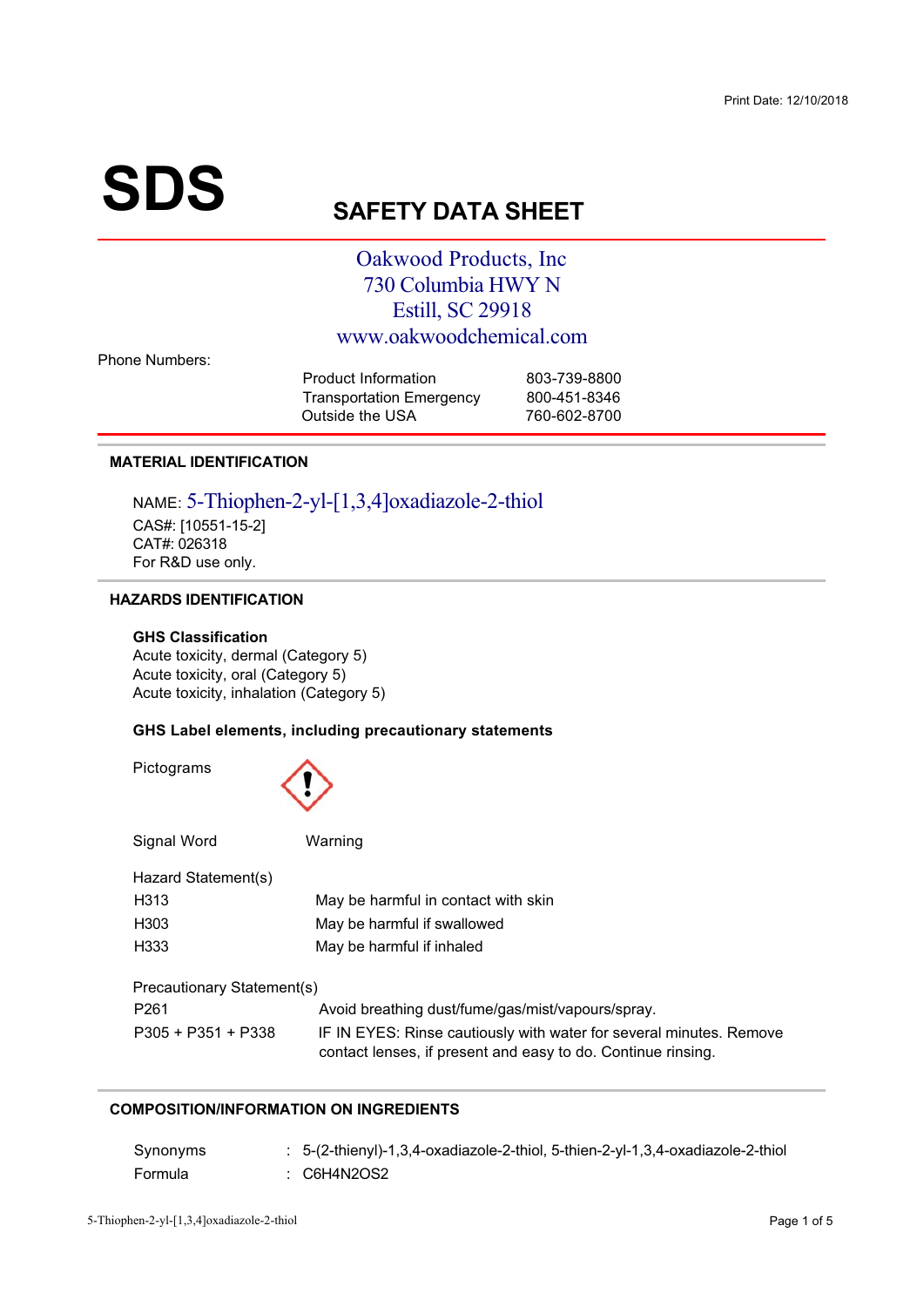$\overline{3}$ 

| $\ $ CAS       | <b>∣∣Description</b>                              | $\blacksquare$ Concentration |
|----------------|---------------------------------------------------|------------------------------|
| $  10551-15-2$ | $  5 - Thiophen-2 - yl-[1,3,4]oxadiazole-2-thiol$ |                              |

#### **FIRST AID MEASURES**

#### In case of eye contact

minis mans, man systematic minister of articles to the<br>modical attention Immediately flush eyes with running water for at least 15 minutes while keeping eyes open. Seek

#### In case of skin contact

Wash thoroughly with soap and plenty of water. Seek medical attention.<br>

#### **If inhaled**

medical attention  $\frac{1}{2}$  . The state of the state  $\frac{1}{2}$  is the state of  $\frac{1}{2}$ Remove victim from source of exposure to fresh air. If breathing is difficult, administer oxygen. Seek

#### **If swallowed**

 $\frac{1}{2}$ Do not induce vomiting. Give water to victim to drink. Seek medical attention.

#### **FIRE-FIGHTING MEASURES**

#### **Suitable extinguishing media**

and the contract of the contract of the contract of the contract of the contract of the contract of the contract of the contract of the contract of the contract of the contract of the contract of the contract of the contra 3<633

3

#### **Special protective equipment for fire-fighters**

Wear self-contained breathing apparatus and protective clothing to prevent contact with skin and eyes.

#### Unusual fire and explosion hazards/decomposition of product

emits toxic fumes under fire conditions

#### **ACCIDENTAL RELEASE MEASURES**

#### **Personal precautions**

Remove all sources of ignition Evacuate personnel  $\mathbf{F}$  is the set of  $\mathbf{F}$  $\frac{1}{2}$  $\frac{3}{2}$ 

#### **Environmental precautions**

 $\mathbf{S}$  =  $\mathbf{S}$  =  $\mathbf{S}$  =  $\mathbf{S}$  =  $\mathbf{S}$  =  $\mathbf{S}$  =  $\mathbf{S}$  =  $\mathbf{S}$  =  $\mathbf{S}$  =  $\mathbf{S}$  =  $\mathbf{S}$  =  $\mathbf{S}$  =  $\mathbf{S}$  =  $\mathbf{S}$  =  $\mathbf{S}$  =  $\mathbf{S}$  =  $\mathbf{S}$  =  $\mathbf{S}$  =  $\mathbf{S}$  =  $\mathbf{S}$  =

#### Methods and materials for containment and clean up

states the state of the state of process the state of the state of the state of the state of the state of the state of the state of the state of the state of the state of the state of the state of the state of the state of

#### **HANDLING AND STORAGE**

#### **Precautions for safe handling**

 $\frac{1}{2}$ 1942 - Andrea Stadt British (b. 1942)<br>1942 - Andrea Stadt, fransk politiker<br>1942 - Andrea Stadt, fransk politiker  $\sim$  34  $\sim$  34  $\sim$  34  $\sim$ 

#### **Precautions for safe storage**

Keep container tightly closed. Store in a cool, dry, well-ventilated area.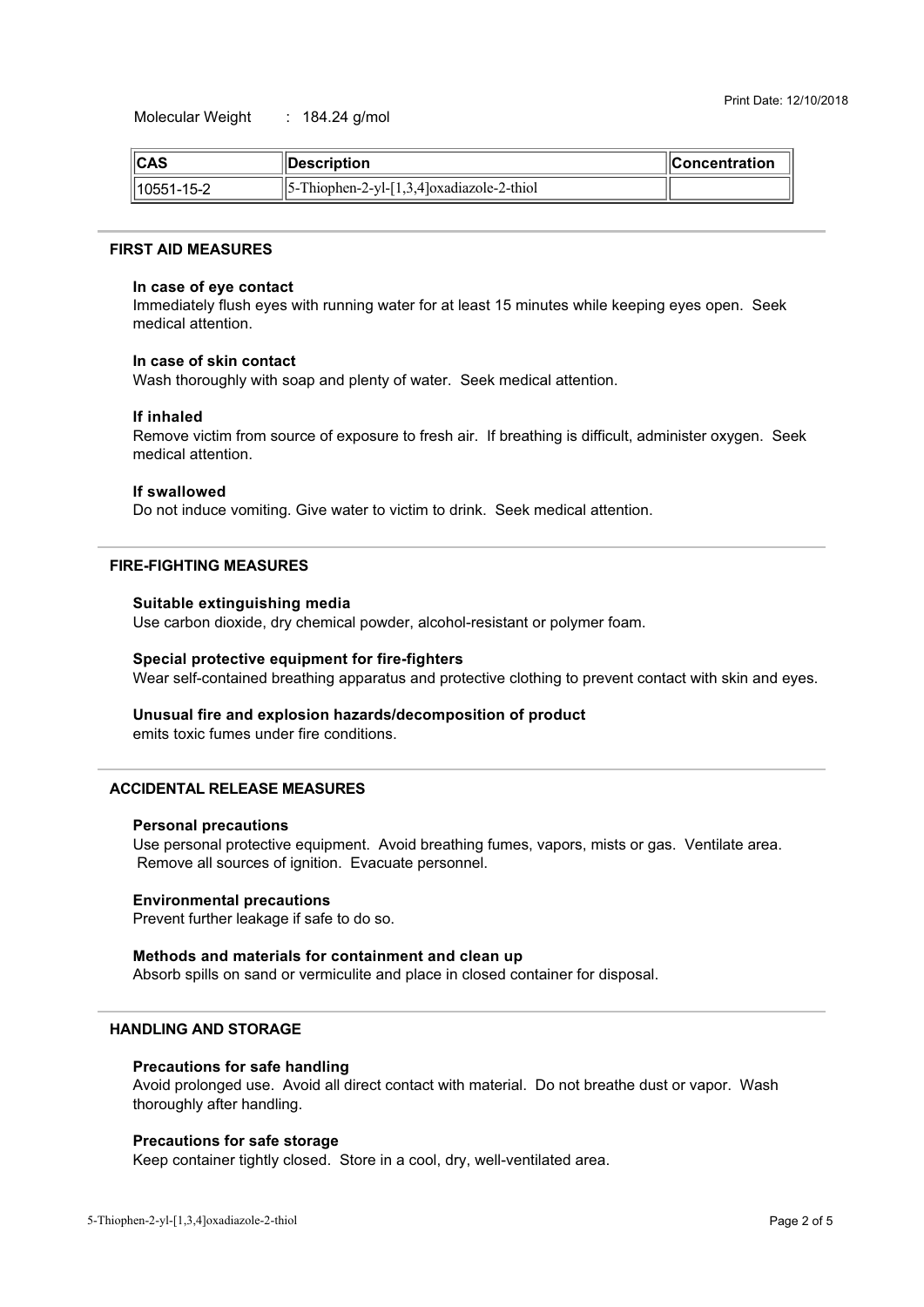#### **EXPOSURE CONTROL/PERSONAL PROTECTION**

+

< 35
 3 >3 
4

#### **Personal protective equipment**

#### **Eye/face protection**

Free the control of the control of the control of the control of the control of the control of the control of the control of the control of the standards such as NIOSH (US) or EN 166 (EU). Wear protective safety goggles or face shields tested and approved under appropriate government

#### **Hand/skin protection**

Avoid all direct contact with product.<br>Wear chemical-resistant gloves. Mear protective clothing and bo After contact with skin wash immer  $\frac{1}{2}$  ,  $\frac{1}{2}$  ,  $\frac{1}{2}$  ,  $\frac{1}{2}$  ,  $\frac{1}{2}$  ,  $\frac{1}{2}$  ,  $\frac{1}{2}$  ,  $\frac{1}{2}$  ,  $\frac{1}{2}$  ,  $\frac{1}{2}$  ,  $\frac{1}{2}$  ,  $\frac{1}{2}$  ,  $\frac{1}{2}$  ,  $\frac{1}{2}$  ,  $\frac{1}{2}$  ,  $\frac{1}{2}$  ,  $\frac{1}{2}$  ,  $\frac{1}{2}$  ,  $\frac{1$ 

#### **Respiratory protection**

ments an equitor communication analysis of a pprocess copinately equipment. 
 =<55
 3 4

#### **PHYSICAL AND CHEMICAL PROPERTIES**

| Appearance                                   | yellowish solid   |
|----------------------------------------------|-------------------|
| Odour                                        | no data available |
| Odour Threshold                              | no data available |
| Melting point/Freezing Point                 | no data available |
| <b>Boiling Point</b>                         | no data available |
| <b>Flash Point</b>                           | no data available |
| <b>Evaporation Rate</b>                      | no data available |
| Flammability (solid, gas)                    | no data available |
| Upper/Lower Flammability or Explosive limits | no data available |
| Vapour pressure                              | no data available |
| <b>Relative Density</b>                      | no data available |
| Solubility(ies)                              | no data available |
| Partition coefficient: n-octanol/water       | no data available |
| Auto-ignition temperature                    | no data available |
| Decomposition temperature                    | no data available |
| Viscosity                                    | no data available |
| Refractive Index                             | no data available |
|                                              |                   |

#### **STABILITY AND REACTIVITY**

#### **Chemical stability**

Stable under recommended storage conditions.<br>'

# **Possibility of hazardous reactions**

# **Conditions to avoid**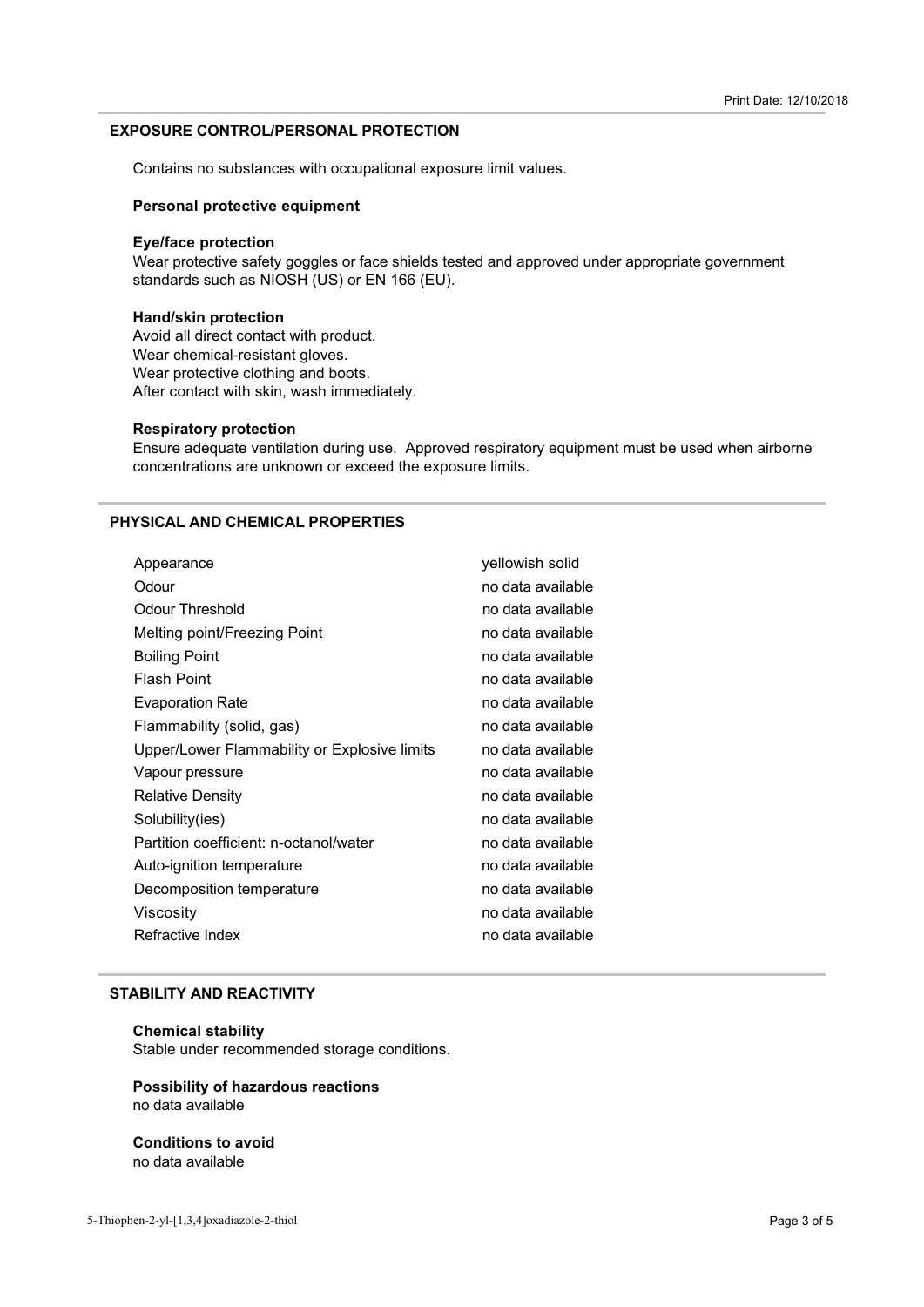**Incompatible materials** 

Strong oxidizing agents.

#### **Hazardous decomposition products**

 $\frac{3}{2}$  . The contribution of the control states, and give control, and control

#### **TOXICOLOGICAL INFORMATION**

**Acute toxicity** no data available

**Skin corrosion/irritation** 

**Serious eve damage/eve irritation** 

**Respiratory or skin sensitization** no data available

**Germ cell mutagenicity** 

**Carcinogenicity** no data available

**Reproductive toxicity** 

## **STOT-single exposure**

no data available

## **STOT-repeated exposure**

**Aspiration hazard** 

no data available

#### **Exposure Routes**

May have harmful effects if inhaled or swallowe \* >

 $\sim$  33  $\sim$  33  $\sim$  43  $\sim$  43  $\sim$  43  $\sim$  43  $\sim$  43  $\sim$  43  $\sim$  43  $\sim$  43  $\sim$ 

#### **ECOLOGICAL INFORMATION**

**Toxicity** 

**Persistence and degradability** 

**Bioaccumulative potential** no data available

**Mobility in soil**